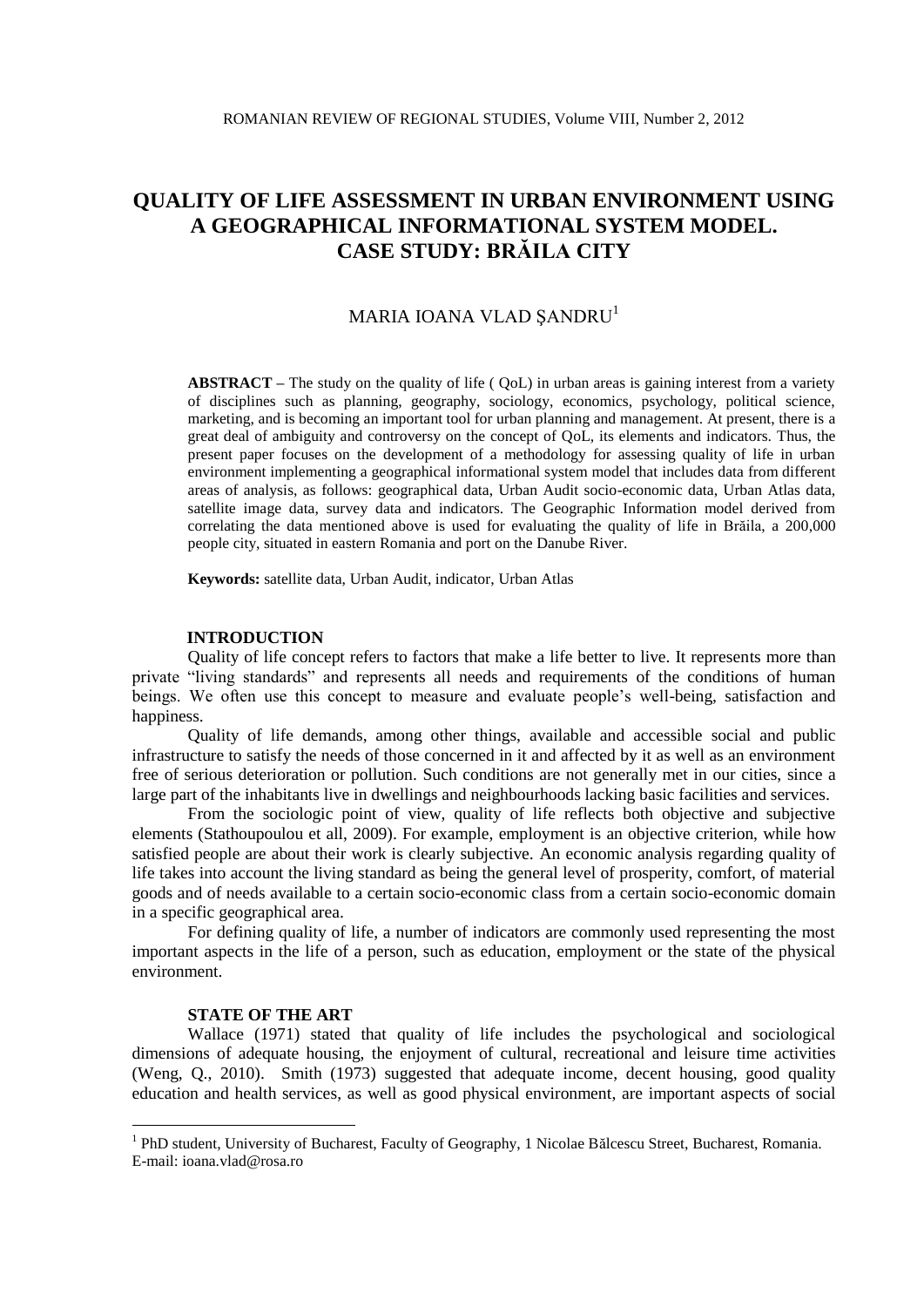well-being (Smith, D.M, 1973). Liu (1976) believed that quality of life was based on economic, political, environmental, health, education and social factors. Bederman and Hartshorn (1984) used weighted socioeconomic variables at the county level extracted from census data as a primary source in ranking the quality of life in Georgia (Weng, Q., 2010).

The socioeconomic variables extracted from census data do not always reflect the environmental reality. That is the reason why satellite images facilitate the evaluation of an improved quality of life analysis. The aim of Lo and Faber (1996) research was to explore the integration of environmental data extractable from satellite images with the socio-economic data from the census in order to assess the quality of life by using a computer – assisted remote sensing geographical information system approach. This concept was initiated by Chombart de Lauwe, a French sociologist interested in the use of aerial photography, who developed the concept of "l'espace social" in 1952 (Lo, C.P., Faber, B.J., 1997). Social space, considered as the total environment in which people live, is determined by two dimensions: the morphological environment and socio-cultural environment.

Lo and Faber created a quality of life map for Athens – Clarke County, Georgia, by combining environmental factors, including land use/cover, surface temperature, and vegetation index derived from Landsat Thematic Mapper (TM), with census variables, including population density, per capita income, median home value, and percentage of college graduates using both principal component analysis and GIS overlay methods.

Pacione (2003) addressed urban environmental quality and human wellbeing from a social geographical perspective and presented a five dimensional model for the study of the quality of life, and examined the major theoretical and methodological issues which quality of life research are confronted with (Pacione, M., 2003).

In their study, Li and Weng (2006) focus on the development of a methodology for integrating Landsat Enhanced Thematic Mapper (ETM+) with the 2000 Census in a GIS framework, and applies the methodology to assess the quality of life in the city of Indianapolis, Indiana. Thus, vegetation fraction, impervious surface fraction and land surface temperature are derived from Landsat ETM + image as environmental indicators, while income, education level, unemployment rate, poverty, house characteristics, crowdedness, and other variables are extracted from the Census as socioeconomic indicators. These two types of data were integrated in a GIS environment for further analyses (Li, G., Weng, Q, 2006).

## **THEORY AND METHODOLOGY**

## **Different conceptual views of geographical information systems**

GIS is one of many information technologies that have transformed the ways geographers conduct research and contribute to society (Foote, K., Lynch, M., 1995). In geography, many innovations in the application of information technologies began in the late 1950s, 1960s and early 1970s. Methods of sophisticated mathematical and statistical modelling were developed and the first remote sensing data became available. Researchers began also to envision the development to geographic information systems. The mid 1970s to early 1990s was a period of contagion. The first commercially available software for GIS became available in the late 1970s and spurred many experiments, as did the development of the microcomputers in the early 1980s.

A Geographical Informational System is a set of subsystems made for the collection, processing, absorption, store, extraction and delivery of geographical data (Niţu, C. et al., 2002). It is used by many disciplines as a tool for spatial data handling in a geographic environment. Basic elements of GIS consist of hardware, software, data and liveware. GIS is considered one of the important tools for decision making in problem solving environment dealing with geo-information.

There is a variety of definitions within this research field. No matter what kind of emphases on various aspects is distinguished in a definition, all includes features of spatial references and data analysis. Spatial information is related to geographical space, for example large – scale space. This is the space that represents the surrounding geographic world, which is topographic space, land use/land cover, climatic, cadastral, and other features of the geographical world. Geographical information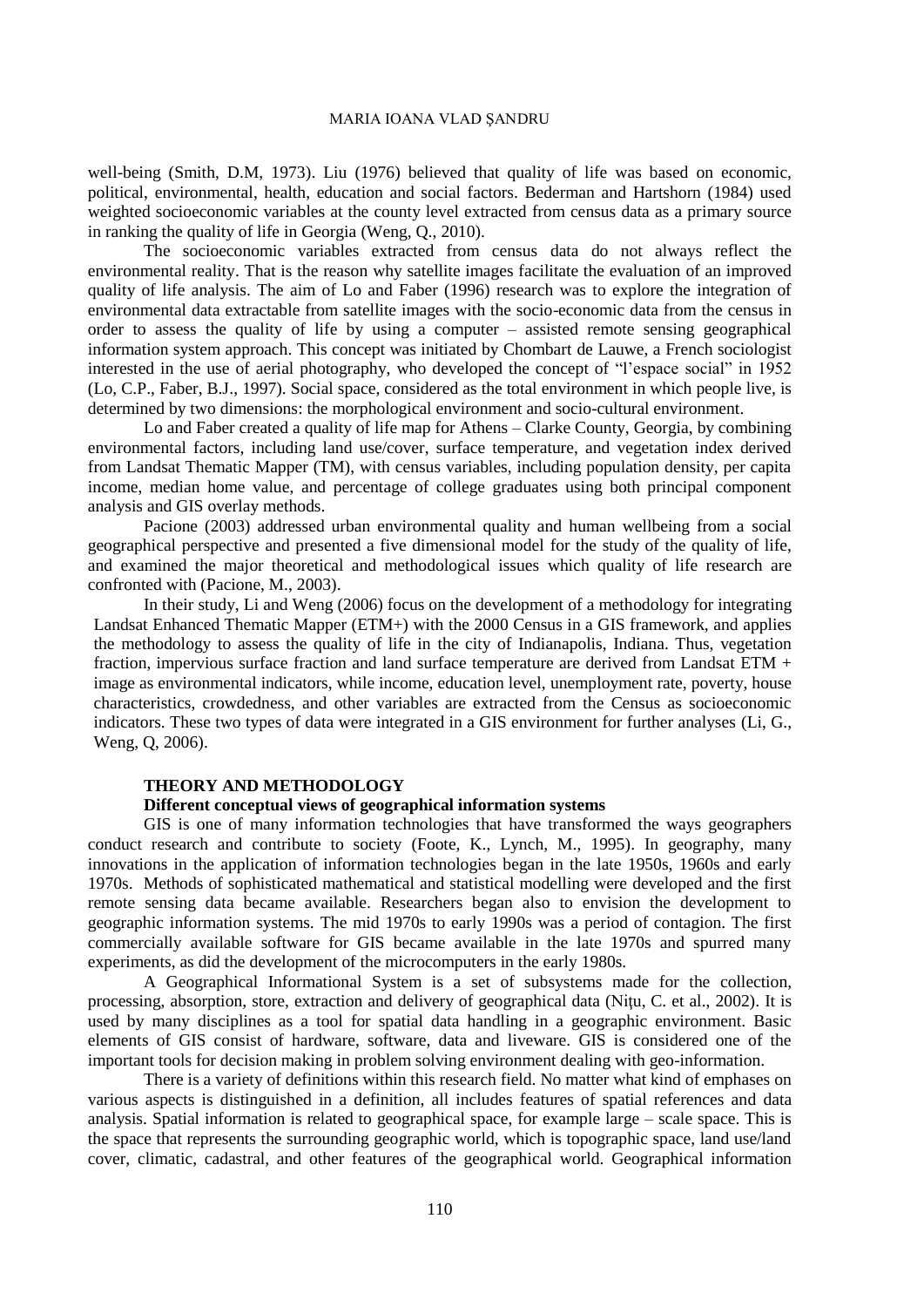### QUALITY OF LIFE ASSESSMENT IN URBAN ENVIRONMENT USING A GEOGRAPHICAL INFORMATIONAL SYSTEM MODEL. CASE STUDY: BRĂILA CITY



system technology is used to manipulate objects in the geographical space, and to acquire knowledge from spatial facts (Raju, P.L.N, 2005).

From my point of view, a truthful imagery of quality of life representation stands in using and correlating the elements derived from the geographical informational model scheme (Figure 1). Geographic Information System for QOL can be considered a tool that allows both analysis and visual representation of spatially

**Figure 1.** *GIS model for quality of life assessment*

referenced data. It also provides information about additional data that can be integrated into spatial information approach, thus enhancing the possibility for a wide quality of life assessment.

The regular availability of satellite image data will allow the evaluation of environmental quality to be updated frequently to reveal more realistically QOL, than the one based just on socioeconomic variables from the static census data.

## **STUDY AREA AND METHODOLOGY**

Brăila city, 45°16´09.1″N, 27 °57´26.9″E, the administrative capital of Brăila County, South – East Region of Romania, spreads over an area of 43.7 km², and has a population of 216,292 inhabitants. The city is located on the Danube River and is the country's second largest port. Accessible to small and medium-sized sea-going ships, the economy of Brăila is centred on trade, manufacturing, construction, transport, storage and services.

#### **Satellite image data**

Remote sensing has been recognized worldwide as an effective technology for monitoring urban and environmental changes. One of the advantage of satellite remote sensing is its repetitive and synoptic coverage that is useful for urban areas (Rajeshwari, 2006). It helps to create information based on land use, land cover distribution, urban change detection, monitoring urban growth and urban environmental impact assessment, which lead the way for quality of life assessment.

The study uses the Landsat TM image dated 26.05.2007. Atmospheric conditions were clear at the time of image acquisition, the image being acquired through the United States Geological Survey (USGS) Earth Resources Observation System Data Center.

As greenness relates to vegetation, it will be measured using vegetation indices such as NDVI (normalized difference vegetation index). NDVI was developed by Rouse et.al (1974) and currently is one of the most common used band indices for detection of vegetated areas (Rouse, J.W., 1974). The NDVI is calculated as:  $(NIR-R)/(NIR+R)$ , where:  $NIR = Near Infrared$ ;  $R = visible Red band$ . High and low vegetation, as presented in Figure 2, can be explained on land use categories, using Corine Land Cover, European nomenclature for land use-land cover, as shown in Figure 3.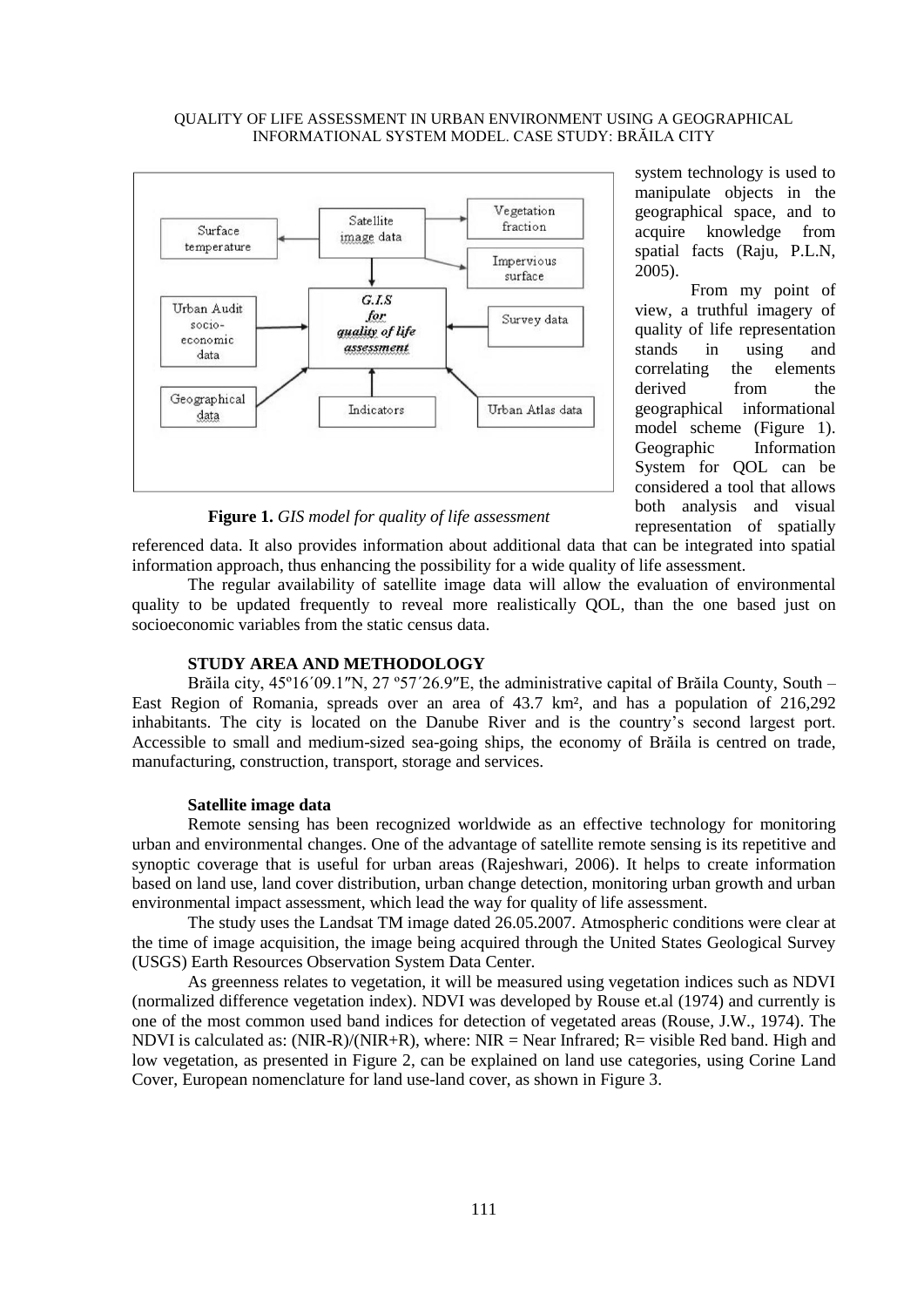

**Figure 2.** *NDVI Brăila map* **Figure 3.** *Brăila Corine Land Cover*

Land surface temperature can provide important information about the physical properties and climate which plays an important role in many environmental processes and, at the same time, is an important factor affecting human comfort. High surface temperature is considered undesirable by most people, therefore it can be used as an indicator of environmental quality (Li, G., Weng, Q., 2006).



imageries are an important tool for monitoring LULC changes because of the availability of medium to high spatial resolution  $(0.60 - 30$  meters), wide range spectral region from visible to infrared and frequent temporal resolution (Dontree, S., 2010). Even if it is less utilized because of the low resolution, the 120 m resolution Landsat Thematic Mapper (TM) thermal infrared band 6 provides the source to extract surface temperature (Figure 4).

**Figure 4.** *Thermal band of Landsat 6 TM of the study area*

To estimate the thermal condition of land surface it would be useful to correlate this variable with CLC pattern. This way one sees how land surface temperature varies among different CLC types (Figure 5). The following procedure was carried out to derive the surface temperature, generate the temperature color map and analyze the data.

In order to complete the land surface temperature (Figure 6) the conversion of the Digital Number (DN) to Spectral Radiance  $(L<sub>\lambda</sub>)$  must be done. The spectral radiance is calculated using the following equation:

$$
L_{\lambda} \, = \, LMIN_{\lambda} + \Bigl( \frac{LMAX_{\lambda} - LMIN_{\lambda}}{QCALMAX} \Bigr) QCAL
$$

 $-$  QCALMIN = 1, QCALMAX = 255 and QCAL = Digital Number.

- The LMIN<sub> $\lambda$ </sub> and LMAX<sub> $\lambda$ </sub> are the spectral radiances for band 6 at digital numbers 1 and 255, respectively.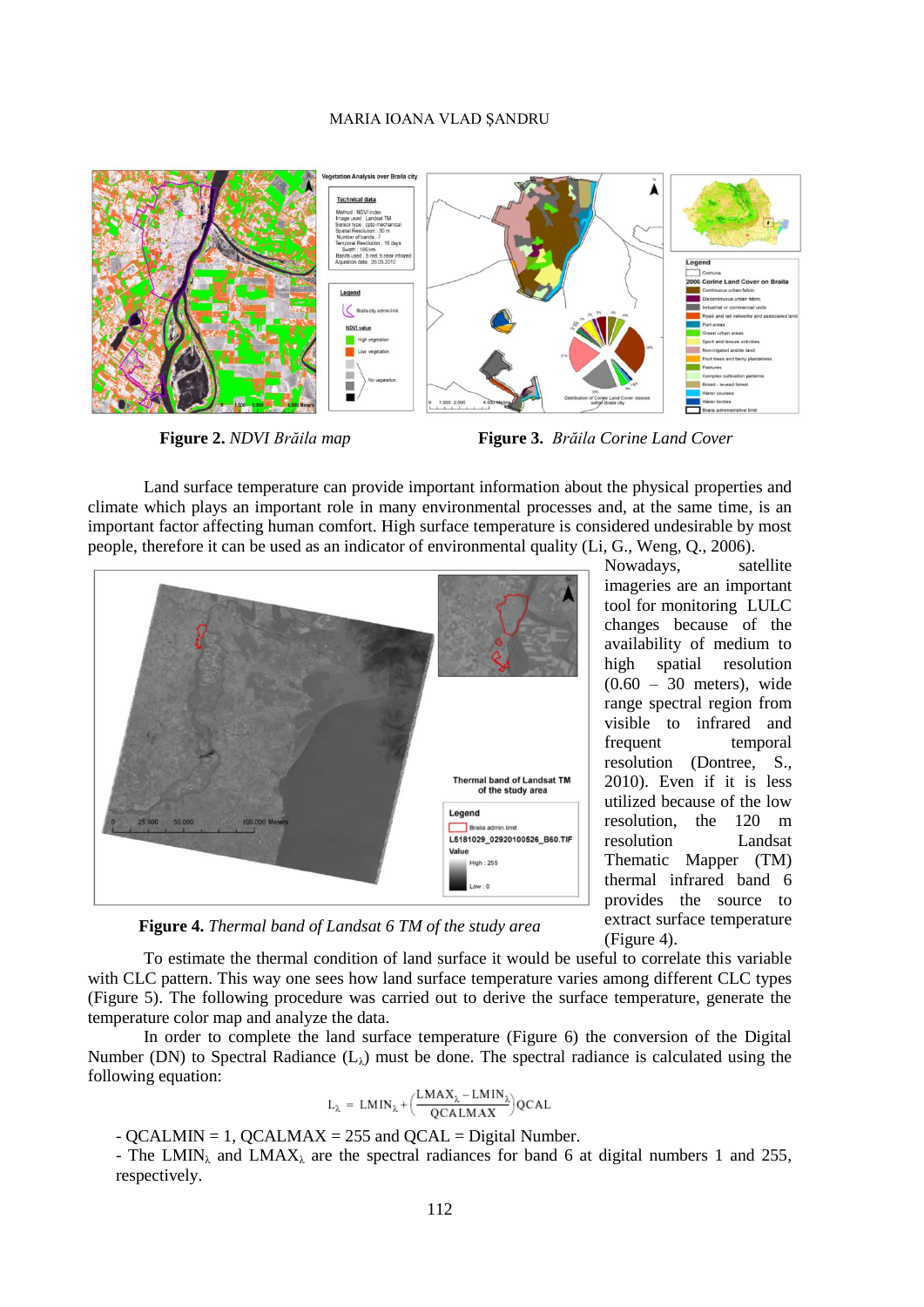## QUALITY OF LIFE ASSESSMENT IN URBAN ENVIRONMENT USING A GEOGRAPHICAL INFORMATIONAL SYSTEM MODEL. CASE STUDY: BRĂILA CITY **Surface temperature distribution of the study area**



**Figure 5.** *Surface temperature variation in Brăila*



**Figure 6.** *Land surface temperature over Brăila City*



**Figure 7.** *Brăila impervious surface classes*

Conversion of the Spectral Radiance to Temperature:

 $T = K2 / ln(K1 / L<sub>\lambda</sub> + 1)$  $-T =$  Effective at-satellite temperature in Kelvin - K1 = Calibration constant 1 (watts/meter squared\*ster\*µm) - K2 = Calibration 2 (Kelvin)  $-L_{\lambda}$  = Spectral radiance (watts/meter squared\*ster\*µm)

## **Urban Atlas Data**

The Urban Atlas – a land use change monitoring product – offers a sound basis for spatial statistic calculations and the revision of urban plans. The Urban Atlas maps can provide a pan- European classification of city zones, allowing an easy comparison of information on the density of residential areas, commercial and industrial zones, the extent of green areas, the exposure to flood risks and the monitoring of urban sprawl. Urban Atlas contains as input data, satellite images with 2.5 m spatial resolution multispectral or pansharpened (multispectral merged with panchromatic) data, topographic maps at a scale of 1: 50,000, geometric resolution of 1: 10,000, MinMU  $= 0.25$  ha. Urban Atlas data for Brăila city are used for getting impervious surfaces (Mapping Guide for a European Urban Atlas*,* 2008*)*.

Impervious surfaces are defined as any material that water cannot infiltrate and are associated with human activities and habitation through construction of transportation and buildings (Dengsheng, L., Moran, E., Hetrick, S., 2011). Impervious surfaces are mainly artificial structures – such as pavements (roads, sidewalks, driveways and parking lots) that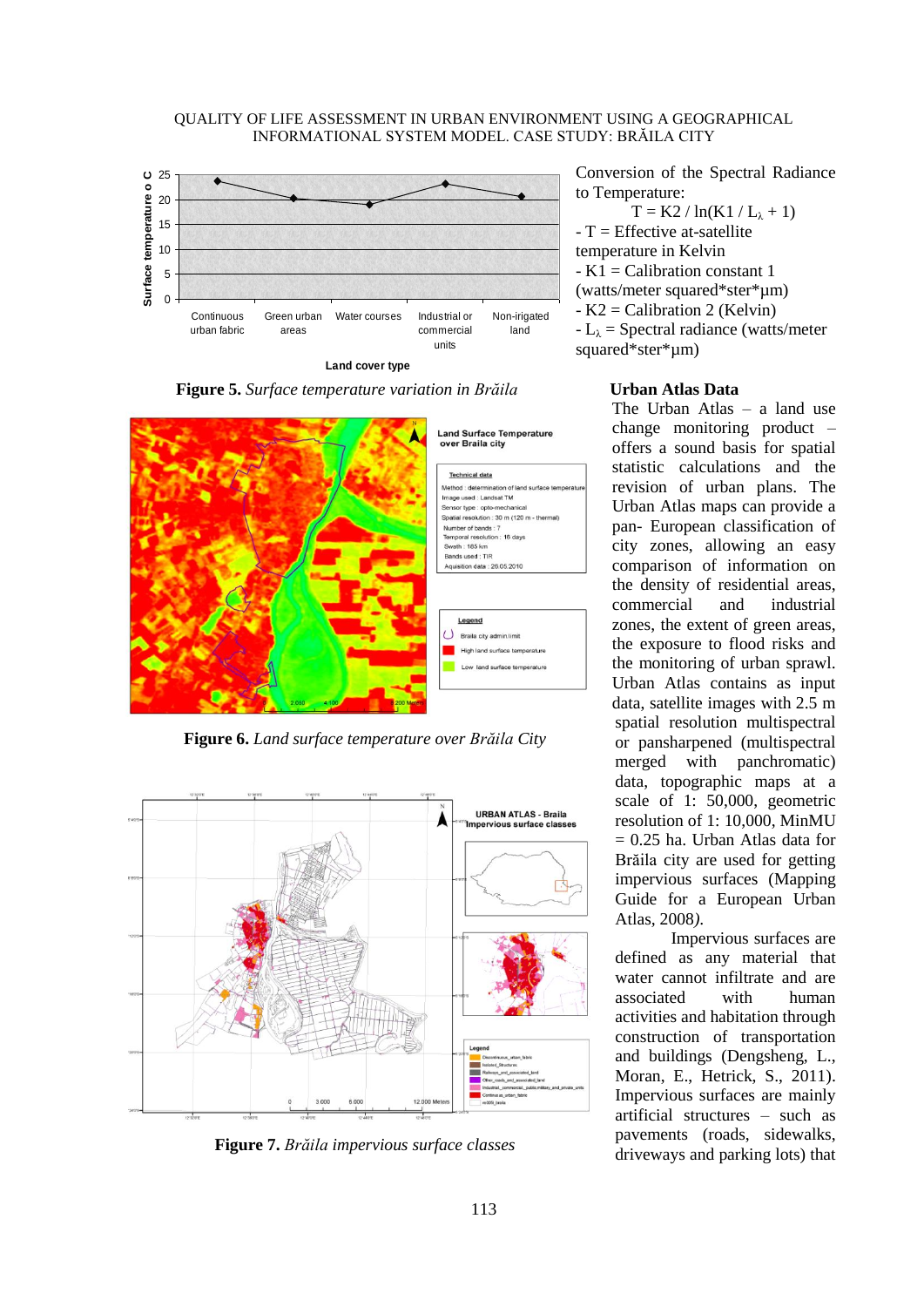are covered by impenetrable materials such as asphalt, concrete, brick, stone, and rooftops. Soils compacted by urban development are also highly impervious.

Since 1970, many methods have been developed for mapping impervious surfaces with different spatial resolution such as IKONOS and QuickBird, medium spatial resolution such as Landsat TM and Terra ASTER (Rajeshwari, 2006).

Within Brăila City, the following impervious surface classes are represented: continuous urban fabric, discontinuous urban fabric, industrial, commercial, public, military, private and transport units, railways and associated land (Figure 7).

## **Urban audit socio-economic data**

Urban Audit is a response to the growing demand for an assessment of the quality of life in European towns/cities, where a significant proportion of European Union citizens live. The Urban Audit is a joint effort of the Directorate-General for Regional Policy (DG REGIO) and Eurostat to provide reliable and comparative information on selected urban areas in Member States of the European Union and the Candidate Countries (Urban Audit, 2004).

In order to participate to this project, the Romanian National Institute of Statistics developed the Urban Audit project in cooperation with the territorial statistical offices corresponding to regions or counties that include the selected cities. Fourteen Romanian cities are included in the Urban Audit project, of which 4 are large and 10 are of medium size: Bucharest, Cluj-Napoca, Timişoara, Craiova, Brăila, Oradea, Bacău, Sibiu, etc. This project provides information and comparable measurements on the different aspects of the quality of urban life.

#### **Indicators**

We can say that an indicator is derived from data corresponding to values that can be measured or observed, which provides information about a phenomenon (EEA, 2002). It is a quantitative or a qualitative factor that provides a simple and reliable means to measure achievements or to reflect changes within an urban system. The table below presents a number of Urban Audit domains together with their corresponding indicators.

|    | <b>URBAN AUDIT DOMAIN</b> | <b>INDICATOR</b>                                                       |
|----|---------------------------|------------------------------------------------------------------------|
|    | Demography                | Number of residents $\rightarrow$ 215,316                              |
|    |                           | Density of the population $\rightarrow$ 4997 residents/km <sup>2</sup> |
| 2. | Social aspects            | Number of dwellings $\rightarrow$ 78,394                               |
|    |                           | Average price/m <sup>2</sup> for an apartment $\rightarrow$ 630 EUR    |
|    |                           | Housing average area $\rightarrow$ 35.19 m <sup>2</sup>                |
| 3. | Economic aspects          | Unemployment rate $\rightarrow$ 4.4%                                   |
|    |                           | Gross domestic product/resident $\rightarrow$ 9149.7                   |
| 4. | Environment               | Total land area $\rightarrow$ 43.93 km <sup>2</sup>                    |
|    |                           | Proportion of area in green space $\rightarrow$ 16%                    |
| 5  | Information society       | Percentage of households with a computer $\rightarrow$ 4%              |
|    |                           | Percentage of households with internet access at home $\rightarrow$ 3% |
| 6. | Culture                   | Number of libraries $\rightarrow 80$                                   |

## **Table 1.** *Structure of Brăila Urban Audit indicators*

#### **Survey data**

Survey data are completed by using a questionnaire that examines a range of issues, such as employment, income, education, health, etc. The interviewing research made on the above-mentioned domains will reveal subjective indicators, which have a great importance in illustrating the quality of life of a specific area. Subjective indicators are important in measuring the quality of life from the point of view of the interviewed person. Subjective indicators measure things that are relatively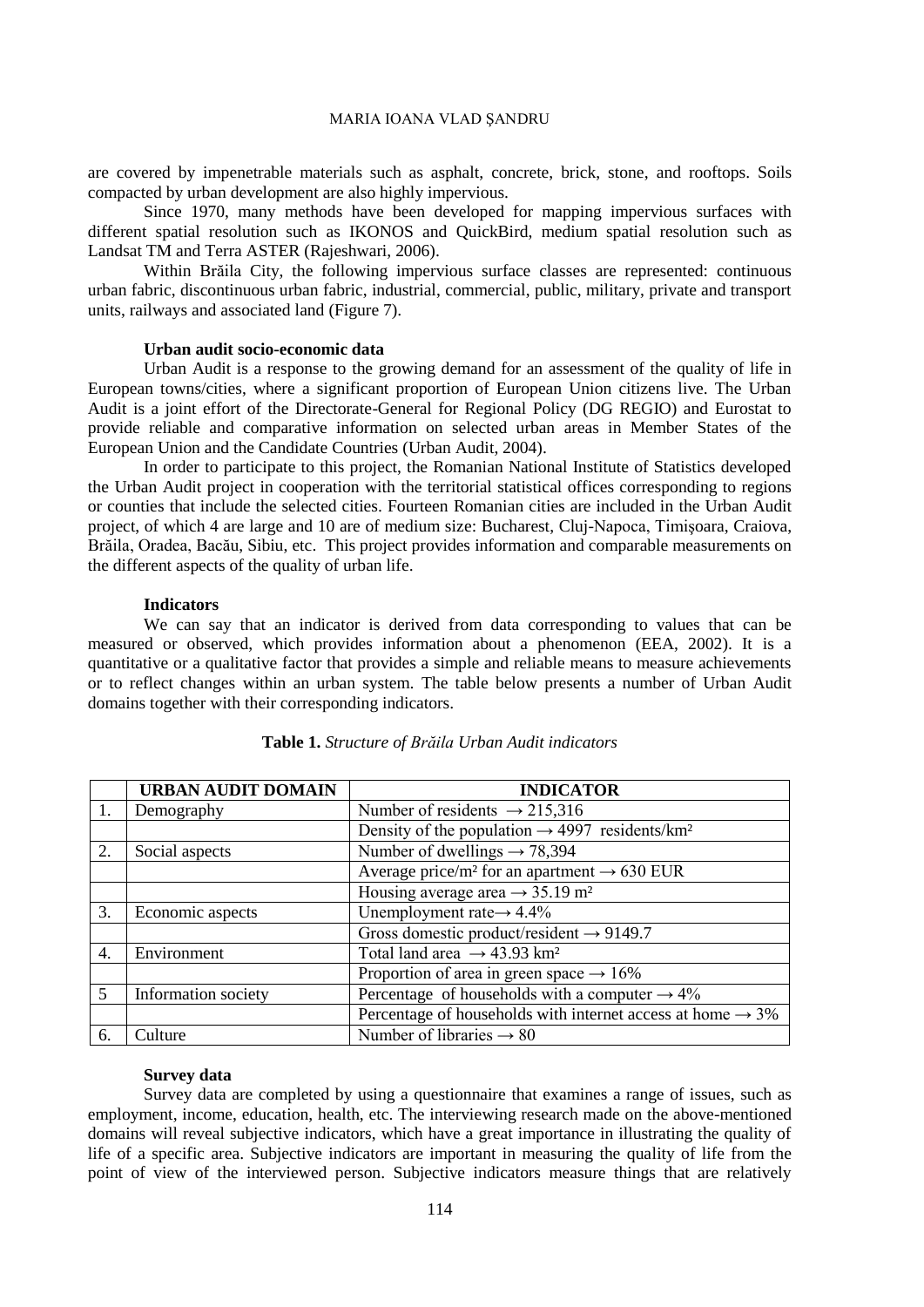## QUALITY OF LIFE ASSESSMENT IN URBAN ENVIRONMENT USING A GEOGRAPHICAL INFORMATIONAL SYSTEM MODEL. CASE STUDY: BRĂILA CITY

intangible and directly experienced by the respective person. The objective indicators (as the one represented by the Urban Audit program) do not have access to people attitudes, beliefs, knowledge, needs, personal assessment of happiness, satisfaction, that is why it is reasonable to give special privilege to subjective indicators.

The survey data can be carried forth by different types of investigations: the interview method, the postal questionnaire, the telephone survey, and by face-to-face investigation.

For this study the telephone survey method was chosen and applied on 400 citizens of Brăila. The survey topics were related to place of work satisfaction, household incomes, family, health and the quality of information society.

## **Geographical data**

Geographical data includes all elements, objects and attributes that have a spatial reference coordinate system, used to locate geographical entities.

- Geographical data contain representations of:
- vector data for representing features;
- raster data for representing images;
- triangulated irregular networks (TINs) for representing surfaces;
- addresses and locators for finding a geographic position (Zeiler, M., 1999).

Vector data can be represented by features, networks, surfaces, location points and images. Raster technology is an efficient means of capturing large amounts of imagery data. Images provide an informative background display below feature layers on a map.

## **RESULTS AND DISCUSSION**

The geographical information system model used for this study draw a series of results, which illustrate through each of the scheme component, an image of Brăila's quality of life.

High vegetation corresponds to green urban areas which are portions "with vegetation within urban fabric, which includes parks and cemeteries with vegetation, mansions and their grounds" (Bossard, M., Feranec, J., Otahel, J., 2000) and low vegetation, which stands for pastures, "lands which are permanently used for fodder production. They include natural or sown herbaceous species, unimproved or lightly improved meadows and grazed or mechanically harvested meadows" (Vlad, M., I., Brătăşanu, D., 2011).

In Romania, within the 319 urban settlements, where 55.2% of **Figure 8.** *Brăila geographical position*

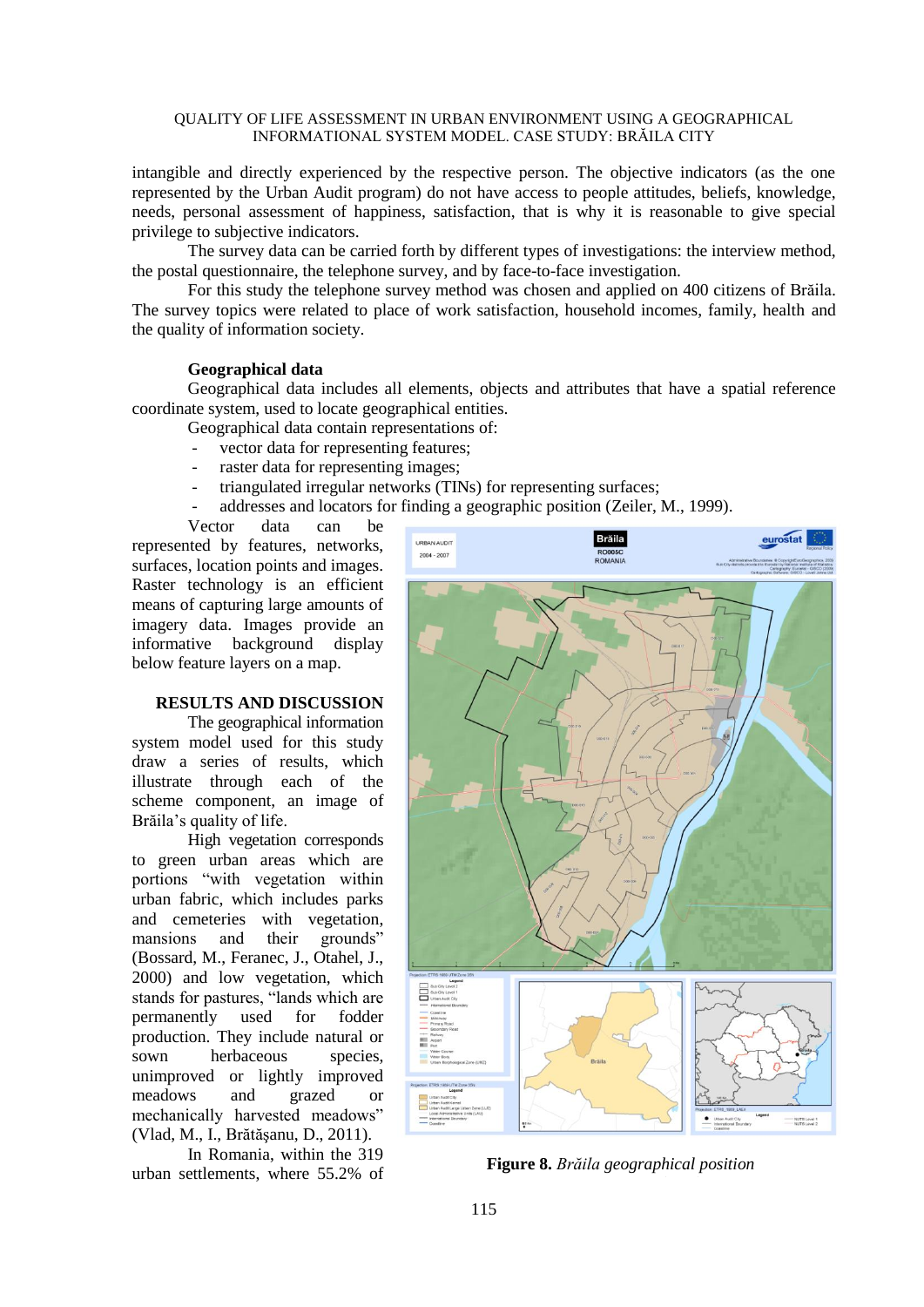the population lives, a decrease of the green areas was registered in the last decades because of the permanent expansion of the built space. Concerning this, the average green space area in Romania is 18 square meter/resident, whereas in Europe it is 25 square meters/resident (Vlad, M., I., Brătăşanu, D., 2011). As the World Health Organization rate is 50 square meter of green area/resident and the EU standard is 26 square meters/resident, Romania does not have the minimum level of green areas. In 2007, Brăila, a 43.92 square km city, had 2.78 square km of green areas and 215,316 residents. Thus, the average square meter/resident is 12.

As for the land surface temperature, taking into account that the image was purchased at the end of May, the highest temperatures are registered in the continuous urban fabric area and the industrial zones (23º) due to the aluminium roof material and the thermal energy caused by production activities. The roof and asphalt makes the reflectivity occur and it causes surface temperature and overall ambient air temperature in urban area to rise (Van, T., 2005). The areas with temperatures between 19ºC and 20ºC in green and yellow are green areas, pastures, non-irrigated land and watercourses (Figure 6). The relationship between surface temperature and land cover types is shown in Figure 5.

More than half of Brăila total land area is covered by impervious surfaces that induce the increase of air temperature, producing an urban heat island. The warm runoff from impervious surfaces reduces the level of dissolved oxygen in the stream water, making life difficult, mostly in summer. As impervious surfaces lead to increased temperature, they also contribute to worsened air quality.

The socio-economic point view, in relation to Urban Audit structure, as presented in Table 1, disclose the situation of the selected Urban Audit indicators in 2007, which reveal a population of 215,316 people, with a density of 4,997 residents/km². The housing average area of the 78,394 dwellings is 35.19 m<sup>2</sup>, while the average price/m<sup>2</sup> for an apartment is 630 euro. The economic aspects are emphasized by the unemployment rate of 4.4% (a quite high value, the same with the national one) and a gross domestic product per resident of 9,149.7 RON. Brăila City covers 43.93 km², while green areas represent 16% of it.

Brăila's citizens are generally dissatisfied with their life: on a scale from 1 to 10 the interviewed persons average is 5 for life satisfaction and 6 for happiness. Quite significant disparities regarding household incomes were registered, as most of the citizens were worried about their monthly income. Family is highly involved in child and elderly care, the interviewed persons reporting high level of satisfaction with their family life. People report difficulties in finding a work-life balance, most of them saying that they are too tired to do household jobs because of their work. 90% of the interviewed said that good health is essential in having a high standard of quality of life; however, just 30% of them rate their health as good. The other 70% stated that they suffer from heart diseases, liver diseases, etc. When asked to rate the quality of society, people disagree with the idea of trusting their political institutions, but choose to express the highest level of trust in family and close friends.

#### **CONCLUSION**

I consider that this analysis method summarize different sets of systems which hold data particularly for evaluating each of the quality of life aspects. Satellite images can deliver data as environmental factors, the Urban Audit structure together with specific indicators present the object part of life, while survey data identify and provide subjective aspects of human well-being.

## **ACKNOWLEDGEMENTS**

Invest in human resources! This work was supported by project: POSDRU/88/1.5/S/61150 "Doctoral Studies in the field of life and earth sciences", project co-financed through Sectoral Operational Program for the Development of Human Resources 2007-2013 from European Social Fund.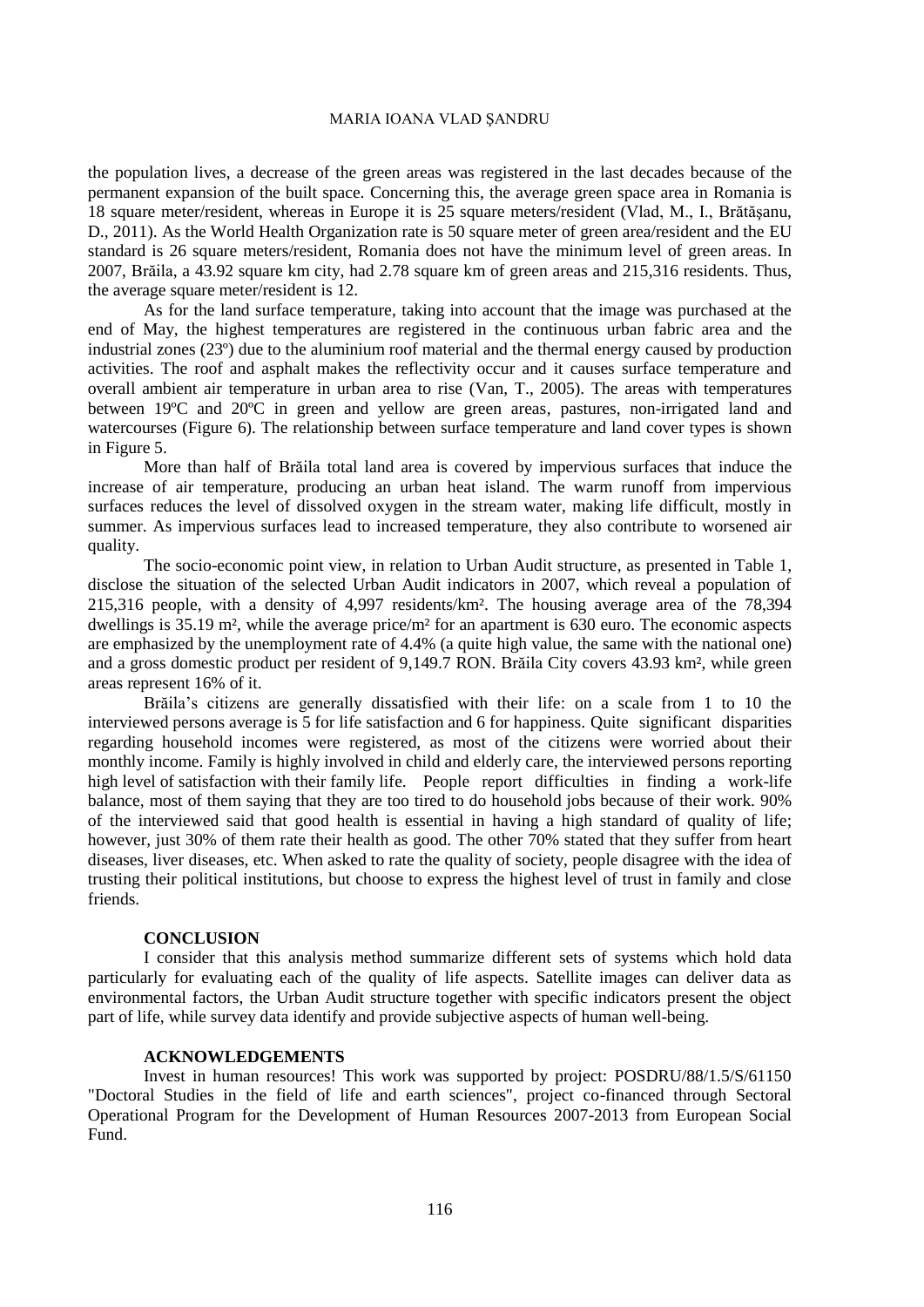## QUALITY OF LIFE ASSESSMENT IN URBAN ENVIRONMENT USING A GEOGRAPHICAL INFORMATIONAL SYSTEM MODEL. CASE STUDY: BRĂILA CITY

#### **REFERENCES**

- BOSSARD, M., FERANEC, J., OTAHEL, J. (2000), *CORINE Land Cover Technical Guide*, European Environment Agency, retrieved 10 January 2012 from http://www.eea.europa.eu/publications/tech40add on.
- DENGSHENG, L., MORAN, E., HETRICK, S. (2011), *Detection of impervious surface change with multitemporal Landsat images in an urban-rural frontier*, in: ISPRS Journal of Photogrammetry and Remote Sensing 66, pp. 296-306, retrieved 29 October 2011 from http://www.indiana.edu/~act/files/publications/2011/ 11.05Impervious detection ISPRS 2011.pdf.
- DONTREE, S. (2010), *Relation of Land Surface Temperature (LST) and Land Use/Land Cover (LULC) from Remotely Sensed Data in Chiang Mai – Lamphun Basin*, in: SEAGA Conference 2010, Hanoi, Vietnam, retrieved 21 November 2011 from http://seaga.xtreemhost.com/seaga2010/ CS5D\_Dontree.pdf.
- FOOTE, K., LYNCH, M. (1995), *Geographic Information Systems as an Integrating Technology: Context, Concepts and Definitions*, retrieved 15 October 2011 from http://www.colorado.edu/geography/gcraft/notes /intro/intro\_f.html.
- LI, G., WENG, Q. (2006), *Measuring the quality of life in city of Indianapolis by integration of remote sensing and census data,* in: International Journal of Remote Sensing, Taylor and Francis Group, USA, vol. 28, no., 2, 20 January 2007, 249-267, retrieved 12 October 2011 from http://qihaoweng.net/refereed% 20journal/IJRS07-Li-Weng.pdf.
- LO, C. P., FABER, B. J. (1997), *Integration of Landsat Thematic Mapper and Census Data for Quality of Life Assessment,* in: Remote Sensing of Environment, Elsevier Science Inc., USA, pp.143-157.
- NIŢU, C., NIŢU, C. D.,TUDOSE, C.,VIŞAN, M. C. (2002), *Sisteme informaţionale geografice şi cartografie computerizată* [Geographical Information Systems and Computerized Mapping], Editura Universităţii din Bucureşti.
- PACIONE, M. (2003), U*rban environmental quality and human wellbeing – a social geographical perspective*, in: Landscape and Urban Planning, vol. 65, pp. 19-30, retrieved 20 December 2011 from http://www1.geo.ntnu. edu.tw/~moise/Data/Books/Social/06%20social%20 security/uban%20environmental%20quality%20and%20human%20wellbeing.pdf.
- RAJESHWARI, (2006), *Management of the Urban Environment Using Remote Sensing and Geographical Information System*, in: Journal of Human Ecology, vol.20, nr.4, pp. 269 – 277, retrieved 28 January 2012 from http://www.krepublishers.com/02-Journals/JHE/JHE-20-0-000- 000-2006-Web/JHE-20-0-000-000-2006-Contents/JHE-20-0-000-000-2006-Contents.html
- RAJU, P.L.N (2005), *Fundamentals of Geographical Informational System,* in: Satellite Remote Sensing and GIS Applications in Agricultural Meteorology, pp.103-120, retrieved 29 October 2011 from http://www.wamis. org/agm/pubs/agm8/Paper-6.pdf.
- ROUSE, J.W. (1974), *Monitoring the vernal advancement and retrogradation (green wave effect) of natural vegetation*, Goddard Space Flight Center, USA, retrieved from http://ntrs.nasa.gov/archive/nasa/casi. ntrs.nasa.gov/19730017588\_1973017588.pdf.
- SMITH, D.M. (1973), *The Geography of Social Well-being in the United States: An Introduction to territorial social indicators*, McGraw-Hill, USA.
- STATHOPOULOU, M., IACOVIDES, S., CARTALIS, C. (2009), *Quality of life in metropolitan Athens*  using satellite and census data: comparison between 1991 and 2001, in: 2<sup>nd</sup> International Conference on Countermeasures to Urban Heat Islands, Berkeley, California, retrieved 29 October 2011 from http://heatisland2009.lbl.gov/ docs/231040-stathopoulou-doc.pdf.
- VAN, T. T. (2005), *Relationship between surface temperature and land cover types using thermal infrared remote sensing, in case of Hochiminh city*, in: The Sixteenth Workshop of OMISAR on the Application of Satellite Data, Vietnam.